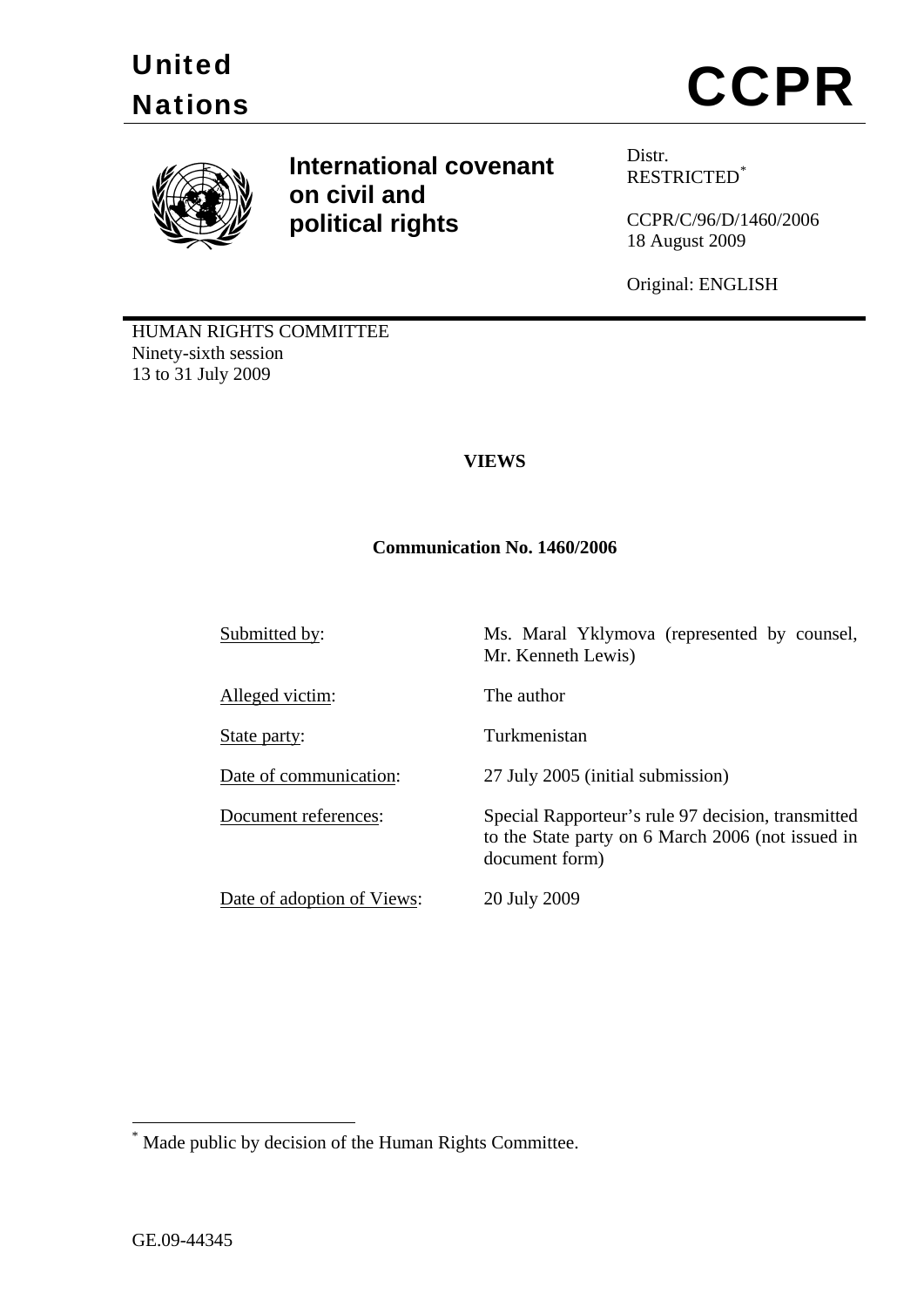*Subject matter:* Arbitrary arrest and detention, including house arrest

 *Procedural issues:* Exhaustion of domestic remedies, admissibility *ratione materiae*

 *Substantive issues:* Arbitrary arrest and detention, right to liberty and security of person, right to be informed of reasons for arrest and of charges against her, right to be brought promptly before a judge and to have lawfulness of detention considered by a judge, liberty of movement, freedom from arbitrary or unlawful interference

 *Articles of the Covenant:* 9, paragraphs 1, 2, 3 and 4, article 12, article 17, and article 14, paragraph 3 (a) and (c)

 *Article of the Optional Protocol:* 5, paragraph 2 (b)

 On 20 July 2009, the Human Rights Committee adopted the annexed text as the Committee's Views, under article 5, paragraph 4, of the Optional Protocol in respect of communication No.1460/2006.

[Annex]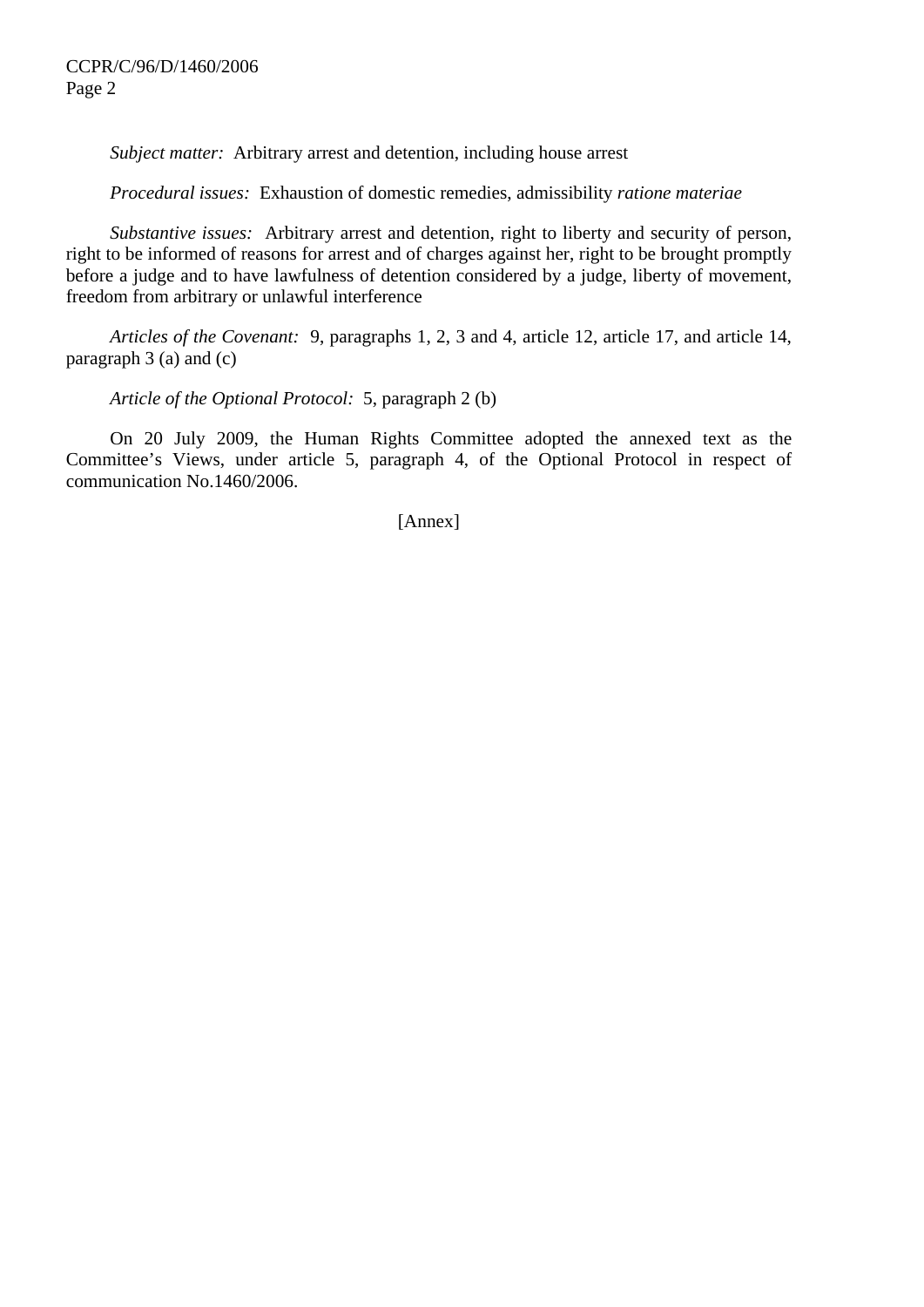CCPR/C/96/D/1460/2006 Page 3

#### **ANNEX**

Views of the Human Rights Committee under article 5, paragraph 4, of the Optional Protocol to the International Covenant on Civil and Political rights

Ninety-sixth session

concerning

### **Communication No. 1460/2006[\\*](#page-2-0)**

| Submitted by:          | Ms. Maral Yklymova (represented by counsel,<br>Mr. Kenneth Lewis) |
|------------------------|-------------------------------------------------------------------|
| Alleged victim:        | The author                                                        |
| State party:           | Turkmenistan                                                      |
| Date of communication: | 27 July 2005 (initial submission)                                 |

The Human Rights Committee, established under article 28 of the International Covenant on Civil and Political Rights,

Meeting on 20 July 2009,

Having concluded its consideration of communication No. 1460/2006, submitted to the Human Rights Committee on behalf of Ms. Maral Yklymova under the Optional Protocol to the International Covenant on Civil and Political Rights,

Having taken into account all written information made available to it by the author of the communication, and the State party,

Adopts the following:

<u>.</u>

#### **Views under article 5, paragraph 4, of the Optional Protocol**

1. The author of the communication is Maral Yklymova, a Turkmen national, currently residing in Sweden. At the time of the submission of her communication to the Committee, she was under house arrest in Turkmenistan. She claims to be a victim of violations by Turkmenistan of article 9, article 12, article 14, and article 17, of the International Covenant on Civil and Political Rights. She is represented by counsel, Mr. Kenneth Lewis.

<span id="page-2-0"></span><sup>\*</sup> The following members of the Committee participated in the examination of the present communication: Mr. Abdelfattah Amor, Mr. Prafullachandra Natwarlal Bhagwati, Mr. Lazhari Bouzid, Ms. Christine Chanet, Mr. Ahmad Amin Fathalla, Mr. Yuji Iwasawa, Ms. Helen Keller, Mr. Rajsoomer Lallah, Ms. Zonke Zanele Majodina, Ms. Iulia Antoanella Motoc, Mr. Michael O'Flaherty, Mr. José Luis Pérez Sanchez-Cerro, Mr. Rafael Rivas Posada, Sir Nigel Rodley, Mr. Fabian Omar Salvioli and Mr. Krister Thelin.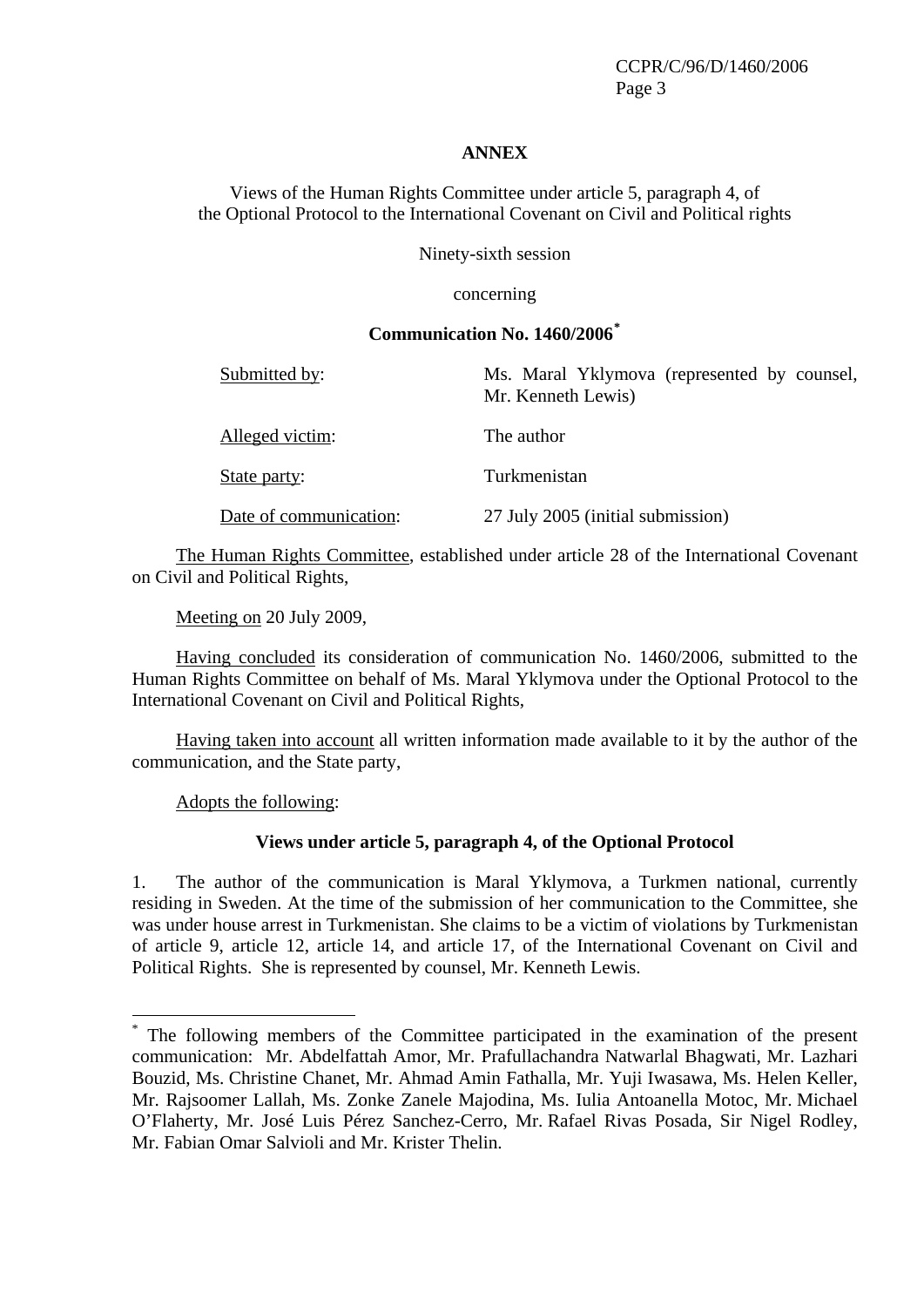$\overline{a}$ 

# **The facts as presented by the author**

2.1 The author is the daughter of Mr. Saparmurad Yklymov, a former deputy agricultural minister of Turkmenistan. In 1997, her parents were granted refugee status in Sweden, and became Swedish citizens in 2003. In 2001, while studying in the United Kingdom, the author filed several applications for a British residency permit, which were denied and she therefore had to return to the State party upon graduation.

2.2 On 25 November 2002, there was a murder attempt against the former Turkmen President Saparmurat Niyazov. In December 2002, Mr. Saparmurad Yklymov, along with three other former ministers, was convicted and sentenced *in absentia* to life imprisonment for "conspiracy to overthrow the President".

2.3 On 25 November 2002, the author was arrested by the National Security Committee (the KNB) without a warrant and without being informed of any judicial charges against her<sup>[1](#page-3-0)</sup>. She was released on 30 December 2002 without charges. Within the next few months, her apartment, ID card and passport were confiscated. She did not receive a formal acknowledgement of her arrest or the confiscation of her property. As it is obligatory to have an ID card to stay in Ashgabat for more than three days, the author was prevented from staying in her home town. She did remain in the town for another few months but in her aunts' house. However, during the summer of 2003, following the confiscation of her apartment, she was forced to leave and went to Mary, where she lived with and was supported by her grandmother until she left Turkmenistan in July 2007.

2.4 Despite the fact that no charges were brought against her, the author was under constant surveillance in her grandmother's home. Armed officials guarded the house every day and she was required to report to her local police station on a regular basis. A group of between 10 and 12 armed officials searched the house nearly every day without any explanation or any document providing a legal basis for such searches. Her telephone line was tapped and when her parents telephoned her, the police answered the phone. Her parents did manage to speak to her on a few occasions during which she made it clear that she was under pressure not to accept any international phone calls.

2.5 Initially, she was allowed to leave the house to run errands, albeit under surveillance, but from September 2004, no one was allowed to enter or leave the premises. Seven officials remained inside and outside the building at all times and there was a food delivery twice a day. On 10 September 2004, the author's family learnt that the KNB had cut off her telephone line. From that moment, she remained in an uncertain legal situation which resembled house arrest. She was under constant surveillance by armed officers but without any legal basis for such restrictions. In January 2003, the President demanded the extradition of Mr. Saparmurad Yklymov from Sweden.

2.6 On 20 May 2003, the author was granted a permanent residence permit in Sweden. Citizens are not allowed to leave the country without an exit visa and since 2000 they have been required to obtain special permission from the police even to travel to Turkmen areas in

<span id="page-3-0"></span>The OSCE Special Rapporteur characterised this arrest as arbitrary in his report on Turkmenistan of 13 March 2003.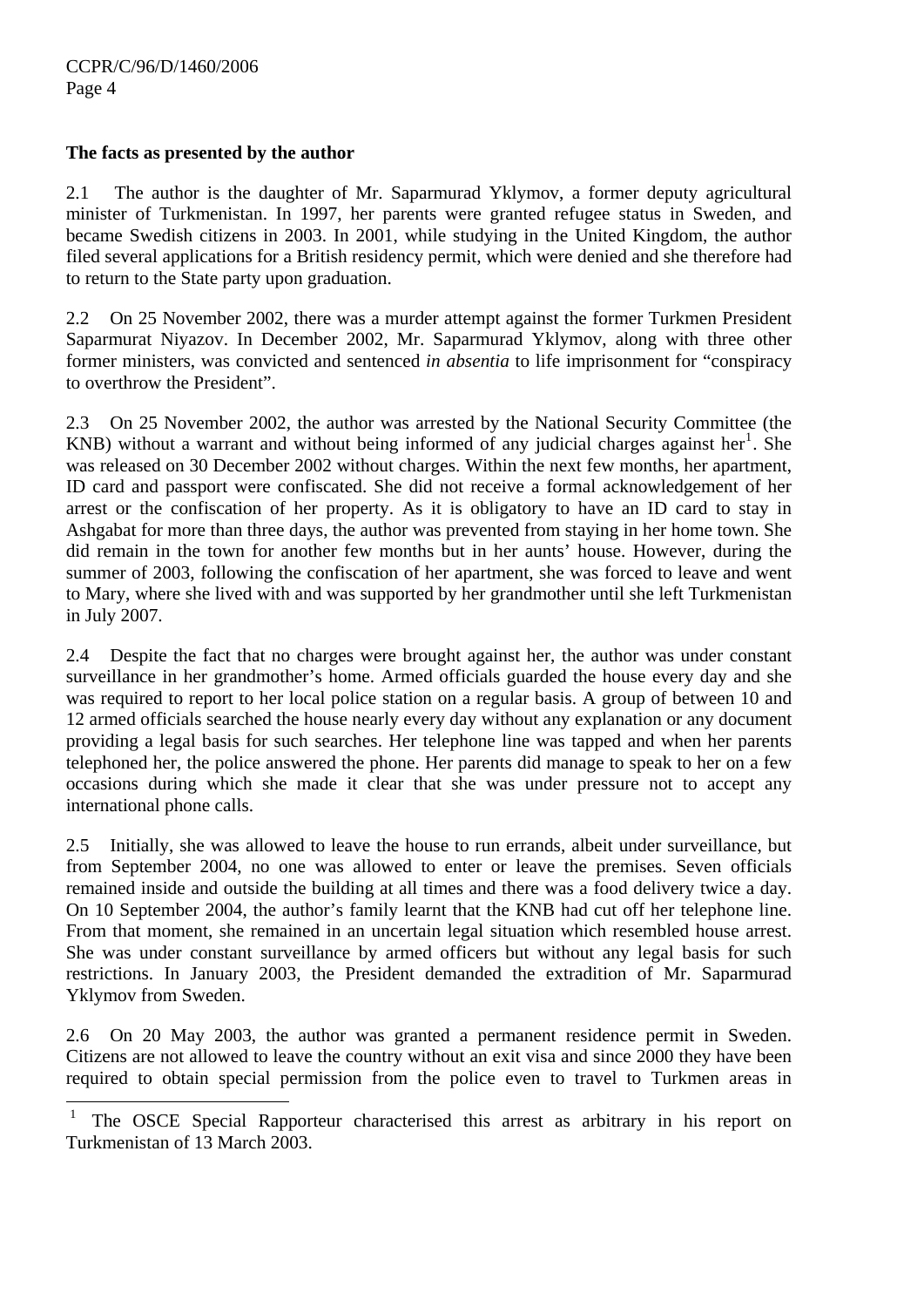neighbouring Uzbekistan. After September 2004, the procedures for obtaining this permission were tightened even further<sup>[2](#page-4-0)</sup>. The author had no possibility of receiving an exit visa. If she attempted to leave the country without this document it may have resulted in further retaliation against both her and her relatives. In any event, considering her constant surveillance and the fact that her physical appearance was well known to the authorities, such an escape would have been impossible. She did try to leave the State party in the summer of 2003, but was refused permission.

### **The complaint**

1

3.1 On the issue of exhaustion of domestic remedies, the author argues that, as no formal judicial decisions had been taken in her case, it was impossible to make any application for redress. During the spring of 2003, the author and her aunt tried to contact the UN representative in Ashgabat, as a result of which they were summoned to the prosecutor's office, where they were informed that any further attempt to contact the UN would lead to imprisonment on the ground of "disturbing public peace".

3.2 The author claims a violation of article 9, paragraph 1, on account of the arbitrary deprivation of her liberty between 25 November and 30 December 2002. She claims a violation of article 9, paragraph 2, as she was not informed of the reasons for her arrest and of article 9, paragraph 4, regarding the lawfulness of her detention. From September 2004, she describes her situation as an arbitrary arrest, as she was not informed of the reason for her house arrest, and was not entitled to take proceedings to decide upon the lawfulness of her deprivation of liberty, thus violating article 9, paragraphs 1, 2, and 4.

3.3 The author claims that the obligation to report to her local police station violated her rights under article 12, paragraph 1, and as there was no criminal charge against her, there should be no exception to the right to liberty of movement set out in paragraph 3 of the same provision. She also claims a violation of article 12, paragraph 1, for having been forced to move from Ashgabat to Mary and from being prohibited from returning to her home village<sup>[3](#page-4-1)</sup>.

3.4 The author also claims a violation of article 14, paragraphs 3 (a) and (c), as although her treatment appeared to imply that there were criminal charges against her, she was not informed of them nor tried without undue delay. Finally, the author claims a violation of article 17, with respect to the searches of her home without legal grounds, the deprivation of her telephone contacts, the confiscation of her apartment, passport, and  $ID<sup>4</sup>$  $ID<sup>4</sup>$  $ID<sup>4</sup>$ .

<span id="page-4-0"></span><sup>&</sup>lt;sup>2</sup> Article 214 of the Criminal Code states that the (attempt) of illegal crossing of Turkmenistan's border (without the correct documents or authorisation) is punishable with penal labour or imprisonment up to two years.

<span id="page-4-1"></span><sup>&</sup>lt;sup>3</sup> In this regard, she refers to the jurisprudence of the Committee in the case of Communication no. 505/1992, *Ackla v. Togo,* Views adopted on 25 March 1996 and Communication no. 157/1983, *Mpaka Nsusu v. Zaire*, Views adopted on 26 March 1983.

<span id="page-4-2"></span><sup>&</sup>lt;sup>4</sup> The author refers to Communication no. 74/1980, *Estrella v. Uruguay*, Views adopted on 29 March 1983.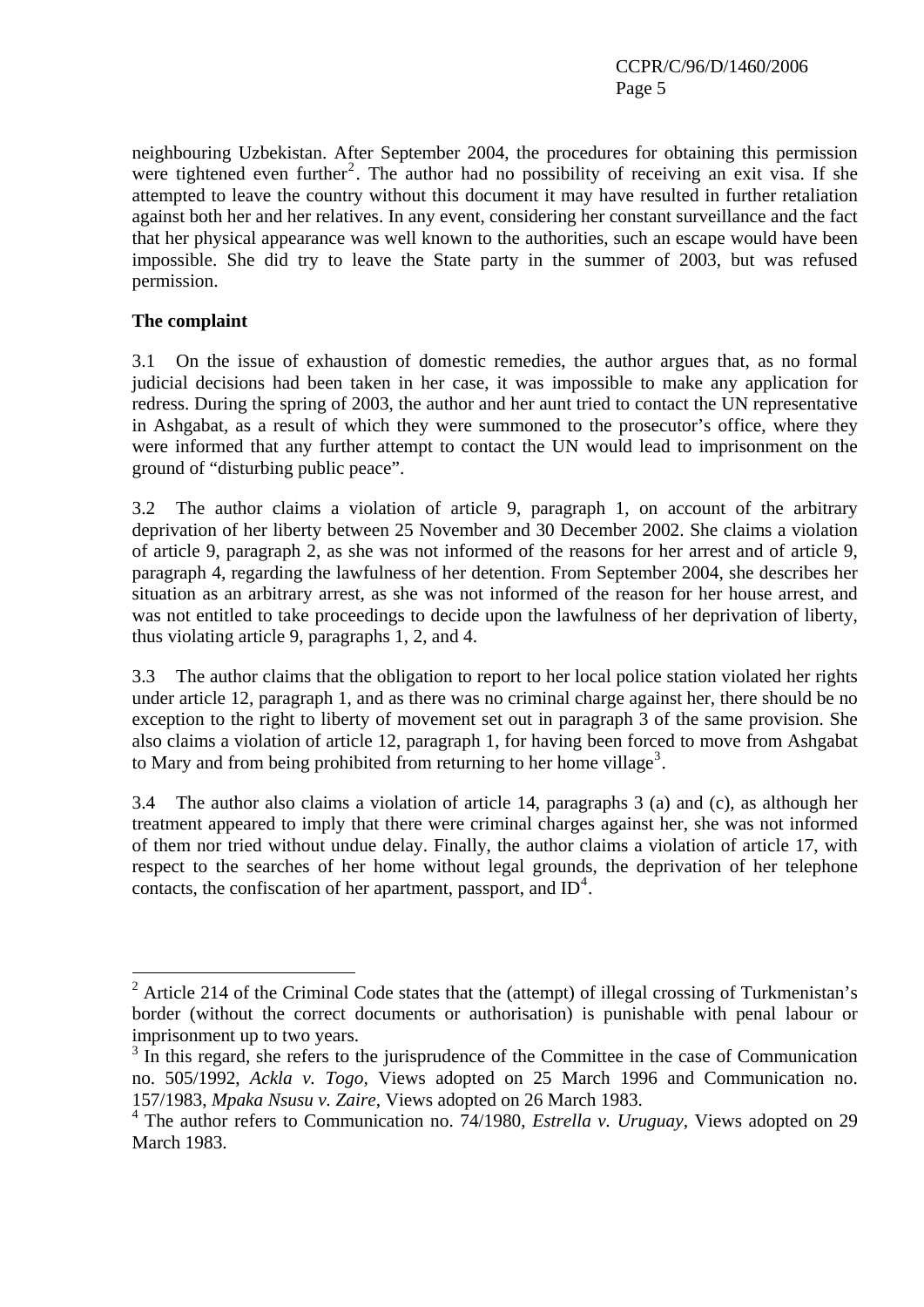# **State party's submission on admissibility and the author's comments thereon**

4. On 14 April 2008, the State party submitted that the author had not been charged with any crime and denied that she had been persecuted by the authorities. It states that in July 2007, the author voluntarily moved to Sweden with her grandmother Nurbibi Barabinskaya to join their relatives there.

5.1 On 28 August 2008, the author confirmed that she had been released from detention in July 2007, but only after four years of house arrest and after the death of President Niyazov on 21 December 2006. She fled to Turkey with her grandmother and from there to Sweden. She maintains her original claims and notes that the State party does not directly deny the fact that she was deprived of her liberty for a number of years. She considers the State party's explanations as vague: it has failed to rebut the facts presented by her. The author submits that by 2008 she was forced to leave the country, as she did not exist on the national register, had lost her job and all her assets, and her friends were afraid to be seen with her.

5.2 On 26 January 2009, the author provided a detailed list of events which occurred during the period in question in Turkmenistan, as well as a list of all the foreign diplomats who were aware of her case and with whom she was in contact during her house arrest. She provides details of the dates and times upon which she met with the diplomats concerned and submits that she received warnings to have no further contact with foreign diplomats. In the list of events provided, she states that she sent a letter of complaint to the general prosecutor's office and to the Ministry of Internal Affairs (it is not clear what her complaints related to).

#### **Issues and proceedings before the Committee**

# **Consideration of Admissibility**

6.1 Before considering any claim contained in a communication, the Human Rights Committee must, in accordance with rule 93 of its Rules of Procedure, decide whether or not it is admissible under the Optional Protocol.

6.2 The Committee notes the author's argument on non-exhaustion of domestic remedies to the effect that, as there were no formal judicial decisions taken against her it would have been judicially impossible to make any claim before the judicial authorities. The Committee notes that the State party has neither contested this claim, nor provided any information on available judicial remedies which would have been or remain at the author's disposal. It also notes the efforts made by the author (para. 5.2) to bring an end to her house arrest. Thus, the Committee considers that there is no reason to find the communication inadmissible for lack of exhaustion of domestic remedies and considers this communication in conformity with article 5, paragraph 2 (b), of the Optional Protocol.

6.3 As to the claims under article 9, paragraph 3, and article 14, paragraph 3 (a) and (b), the Committee notes that both the State party and author acknowledge that no charges were in fact made against her. For this reason, the Committee considers that these claims are inadmissible *ratione materiae*, under article 3 of the Optional Protocol.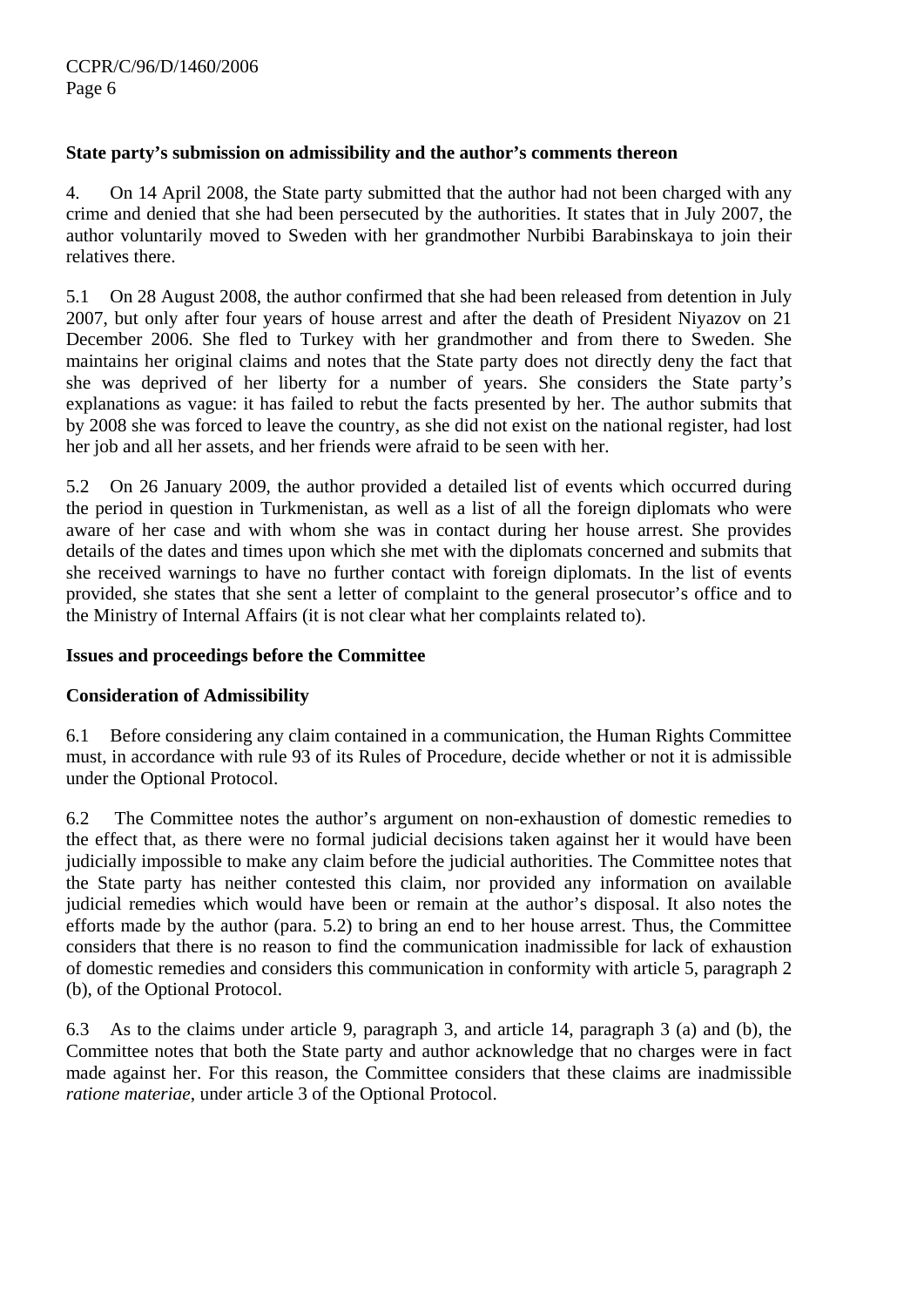6.4 As no other issues arise with respect to the admissibility of the communication, the Committee considers the claims under article 9, paragraphs 1, 2, and 4, article 12, paragraph 1, and article 17, to be admissible.

# **Consideration of the merits**

1

7.1 The Human Rights Committee has considered the present communication in the light of all the information made available to it by the parties, as provided in article 5, paragraph 1 of the Optional Protocol.

7.2 The Committee recalls that under article 9, paragraph 1, of the Covenant everyone has the right to liberty and security of person, and no one shall be deprived of his or her liberty except on such grounds and in accordance with such procedures as are established by law. The Committee further recalls that house arrest may also give rise to a finding of a violation of article  $9<sup>5</sup>$  $9<sup>5</sup>$  $9<sup>5</sup>$ . The Committee notes that, apart from a mere denial that the author was ever charged or persecuted by Turkmen authorities, the State party does not dispute the author's claim that she was arrested and detained from 25 November 2002 to 30 December 2002, and was placed under house arrest from the summer of 2003 to July 2007, i.e. for nearly four years, without any legal basis. For this reason, the Committee considers that the author was deprived of her liberty during these two periods and that her detentions were arbitrary, which constitute a violation of article 9, paragraph 1, of the Covenant.

7.3 The Committee notes the claim that on neither occasion was the author informed of the reasons for her arrest or of the charges against her. The State party does not dispute this claim. For this reason, the Committee concludes that the author's rights under article 9, paragraph 2, of the Covenant were violated.

7.4 The Committee notes the author's allegations that she had no opportunity to challenge the lawfulness of either of her periods of detention. The State party did not respond to those allegations. The Committee recalls that under article 9, paragraph 4, judicial review of the lawfulness of detention must provide for the possibility of ordering the release of the detainee if his or her detention is declared incompatible with the provisions of the Covenant, in particular those of article 9, paragraph 1. Accordingly, and in the absence of any satisfactory explanations by the State party, the Committee concludes that the author's rights under article 9, paragraph 4, of the Covenant were violated.

7.5 As to the author's claims with respect to her freedom of movement, the Committee recalls that article 12 of the Covenant establishes the right to liberty of movement and freedom to choose residence for everyone lawfully within the territory of the State. In the absence of any pertinent explanation from the State party, other than a blanket denial that its authorities had targeted the author, justifying the restrictions to which the author was subjected, pursuant to paragraph 3 of article 12, the Committee is of the opinion that the restrictions on the author's freedom of movement and residence were in violation of article 12, paragraph 1, of the Covenant.

<span id="page-6-0"></span><sup>5</sup> Communication no. 132/1982, *Monja Jaona v. Madagarcar*, Views adopted on 1 April 1985; Communication no. 1134/2002, *Gorji-Dinka v. Cameroon*, Views adopted on 15 March 2005; and Communication no. *1172/2003, Abbassi Madani v. Algeria*, Views adopted on 28 March 2007.